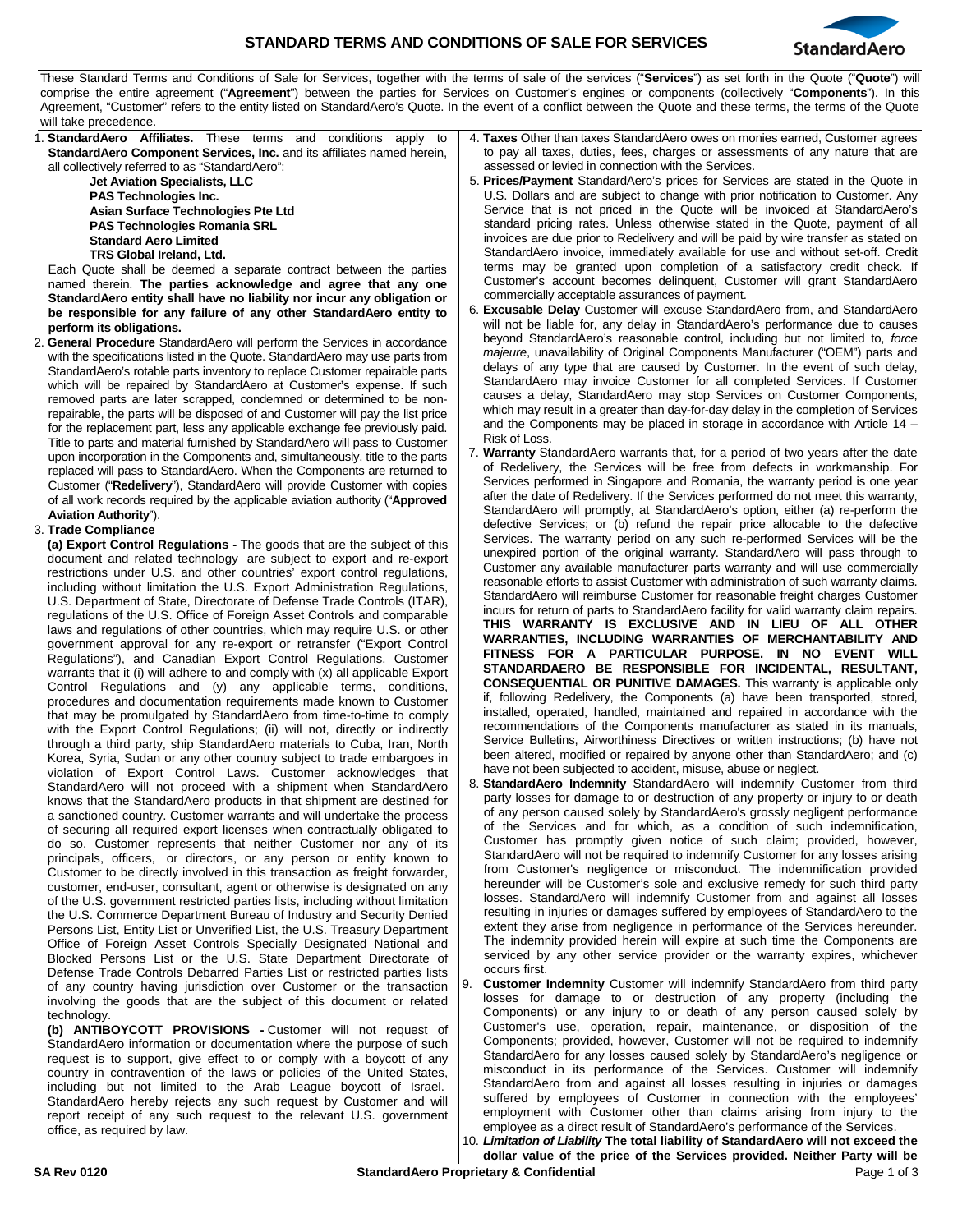

**liable for indirect, special, incidental, punitive or consequential damages including, without limitation, loss of use, revenue or diminution of value whether as a result of breach of contract, warranty or any other claims at law or in equity including claims for fraud or tort. This limitation of liability does not apply to instances of gross negligence or willful misconduct by StandardAero.** 

- 11. **StandardAero Insurance** StandardAero, at its expense, will maintain until Redelivery of the Components the following insurance coverage: Aviation Products Liability including Aviation Premises, Products and Completed Operations and Hangarkeepers Liability for a Combined Single Limit Bodily Injury and Property Damage in the amount of \$200,000,000 each occurrence (aggregate in respect of products liability).
- 12. **Confidentiality** The parties shall treat as strictly confidential all provisions of this Agreement and any information disclosed by one party to the other in furtherance of this Agreement, with the exception that the receiving party may share information in the following limited circumstances: (a) to its employees or professional advisors on a strictly need-to-know basis and only after, as applicable: i) advising its such employees of the requirements of this provision; or ii) having any such third party(ies) sign a non-disclosure agreement; (b) as may be required to be disclosed for an investigation by a governmental authority or other mandatory legal process only to the extent legally required and only after giving notice to the disclosing party with sufficient time to allow that party to commence a legal process to limit such disclosure; (c) is in the public domain through no breach of the confidentiality obligations contained herein; (d) was independently developed by the receiving party supportable by documentation; or (e) to the extent reasonably required to be disclosed to commence, in furtherance of, or to enforce any rights or obligations of a party under this Agreement or any judgment arising out of, any court proceeding or other dispute resolution proceeding related this Agreement.
- 13. **Termination** Either party may terminate this Agreement upon fifteen (15) days' written notice for breach of any material provision, unless such breach is cured within the fifteen (15) days. StandardAero may terminate this Agreement immediately if Customer (a) fails to make any of the required payments when due, (b) makes any agreement with Customer creditors due to Customer's inability to make timely payment of Customer's debts, (c) enters into compulsory or voluntary liquidation, (d) becomes insolvent, or (e) becomes subject to the appointment of a receiver of all or a material part of Customer assets. Upon any such termination, Customer will not be relieved of Customer's obligation to pay for Services performed and Customer's Components may be placed into storage in accordance with Article 14 – Risk of Loss.
- 14. **Receipt of Parts, Risk of Loss, and Disposition of Property** StandardAero's signature or electronic confirmation of a shipment delivery is not confirmation of the products received. StandardAero will confirm that the items listed in the shipment documents have been physically received within three (3) business days from receipt at StandardAero's facility. StandardAero will not be liable for discrepancies between the shipping documents and the products received. If available, videography will be used to substantiate any such discrepancy. Risk of loss or damage to the Components will pass to Customer upon Redelivery. If Customer Components cannot be Redelivered when ready due to Customer's 1) act or failure to act, 2) refusal to accept Redelivery, or 3) request that Redelivery not be made when otherwise ready, StandardAero may make Redelivery by placing the Components in storage. In such event: 1) all reasonable expenses StandardAero incurs for activities such as, but not limited to, preparation for placement into storage, handling, reasonable storage fees, inspection and preservation will be due and payable on receipt of StandardAero invoice for same; and (2) all risks of loss associated with the Components will pass to Customer upon placing the Components in storage. If Customer fails to provide any necessary approvals for StandardAero to proceed with repairs, or arrangements are not made by Customer within ninety (90) days to pick up the Components after notification from StandardAero that the Components need to be dispositioned, StandardAero shall have the right to dispose of the Components without any further notice as it sees fit, including but not limited to, selling, destruction of, or scrapping of said Components. If the Components are sold, any proceeds shall be utilized as payment toward any amount due under to StandardAero. Said rights are in addition to any other rights StandardAero may have to seek remedies.
- 15. **Electroplating and Metal Finishing** Because of the difficulties inherent in electroplating and metal finishing, in the event that the results of StandardAero's Services are unsatisfactory due to metal imperfections, changes in grade or composition of materials, original manufacturing

and/or fabrication imperfections, uses for which the plating or other finishing operation was not reasonably designed, or similar variables over which StandardAero has no control, Customer will pay in full the prices for the Services performed, and no liability will attach to StandardAero, regardless of the results. Where StandardAero's Services, including any operations or processes performed by StandardAero, are in the nature of "salvaging" parts or materials, such work will be performed on a "reasonable efforts" basis. Customer will pay in full the prices for the Services performed, and no liability will attach to StandardAero, regardless of the results.

- 16. **Customer Furnished Material** Consistent with the charges specified in the Quote and with StandardAero's prior written approval, Customer may supply agreed parts to StandardAero if the part is: (a) furnished with an Approved Aviation Authority serviceability tag, when applicable; and (b) ready for immediate use. If Customer delay in providing parts delays StandardAero performance, StandardAero may supply the parts at Customer expense. StandardAero disclaims all liability for such parts and Customer will indemnify StandardAero from and against any and all claims, demands, losses, costs and expenses for the performance of such parts.
- 17. **Dispute Resolution and Governing Law** This Agreement will be governed by the laws of the State of New York, excluding its conflict of law provisions and the UN Convention on Contracts for the International Sale of Goods. If the parties are unable to amicably resolve any dispute within thirty (30) days, the dispute will be settled by binding arbitration in accordance with the Commercial Arbitration Rules of the American Arbitration Association (for US based Customers) or the ICCA (for non-US based Customers) in a mutually agreed location. Either StandardAero or Customer may take appropriate legal action as may be required for the enforcement of such arbitration award.
- 18. **Subcontracting** StandardAero will not subcontract Services which StandardAero is able to perform; however, StandardAero has the right to subcontract any other Service to any subcontractor that is properly certified by the Approved Aviation Authority, where applicable, or is an approved StandardAero vendor.
- 19. **Assignment** This Agreement may not be assigned without the prior written consent of the other party, except that Customer consent will not be required for an assignment by StandardAero to one of StandardAero's affiliates.
- 20. **Waiver of Immunity** If Customer is incorporated or based outside the United States, to the extent that Customer becomes entitled to sovereign or other immunity from any legal action, Customer waives such immunity in connection with this Agreement.
- 21. **Language, Notices** All correspondence and documentation connected with this Agreement will be in English, given in writing, effective upon receipt, and provided to the addresses set forth on the Quote, which may be changed by written notice.
- 22. **Non-Waiver of Rights and Remedies** Failure or delay in the exercise of any right or remedy under this Agreement will not waive or impair such right or remedy. No waiver given will require future or further waivers.
- 23. **Survivability** Any portion of this Agreement determined to be contrary to any controlling law, rule or regulation will be revised or deleted and the remaining balance will remain in full force and effect.
- 24. **Ethics** Customer acknowledges and confirms that all amounts paid or related to this Agreement shall be for actual services rendered. Under no circumstances shall either party, its employees, agents, or other person operating on its behalf, accept, offer, promise, give, or agree to give any money, gift, loan, or other benefit or advantage, either directly or through intermediaries, to a public official, (or private person in the case of the U.K. Bribery Act), for that official, private person or third party, to exert influence, act or refrain from acting in relation to the performance of official duties, in order to obtain or retain business or other improper advantage under this Agreement. As used herein, "Public Official" (or "Government Official") includes, without limitation, (i) any official, employee, or agent of, or one who is in any manner connected with, any government or government entity, including any department, agency, instrumentality of any government, government-owned entity, or government-controlled entity, or any person acting in an official capacity thereof; (ii) any candidate for political office, any political party or any official of a political party; (iii) any director, officer, or employee of a public international organization (e.g. United Nations, World Bank, or International Monetary Fund); or (iv) any member of a royal or ruling family. Customer represents and warrants to StandardAero that it will comply with all laws of the country(ies)/territory(ies) where Customer operates which are applicable to the performance under this Agreement, including without limitation, the U.S. Foreign Corrupt Practices Act ("FCPA"), the U.K. Bribery Act ("U.K. Act"), the Corruption of Foreign Public Officials Act of Canada ("CFPOA") and the Organization for Economic Co-Operation & Development ("OECD") Convention on Combating Bribery of Foreign Officials in International Business Transactions (collectively "Ethics Legislation"). Nothing contained herein will require StandardAero to make any payment directly or indirectly under this Agreement which in StandardAero's good faith determination violates or is inconsistent with the Ethics Legislation. The Parties represent and warrant that no agent, finder, or commercial intermediary was instrumental in arranging or bringing about this transaction and that there are no claims or rights for